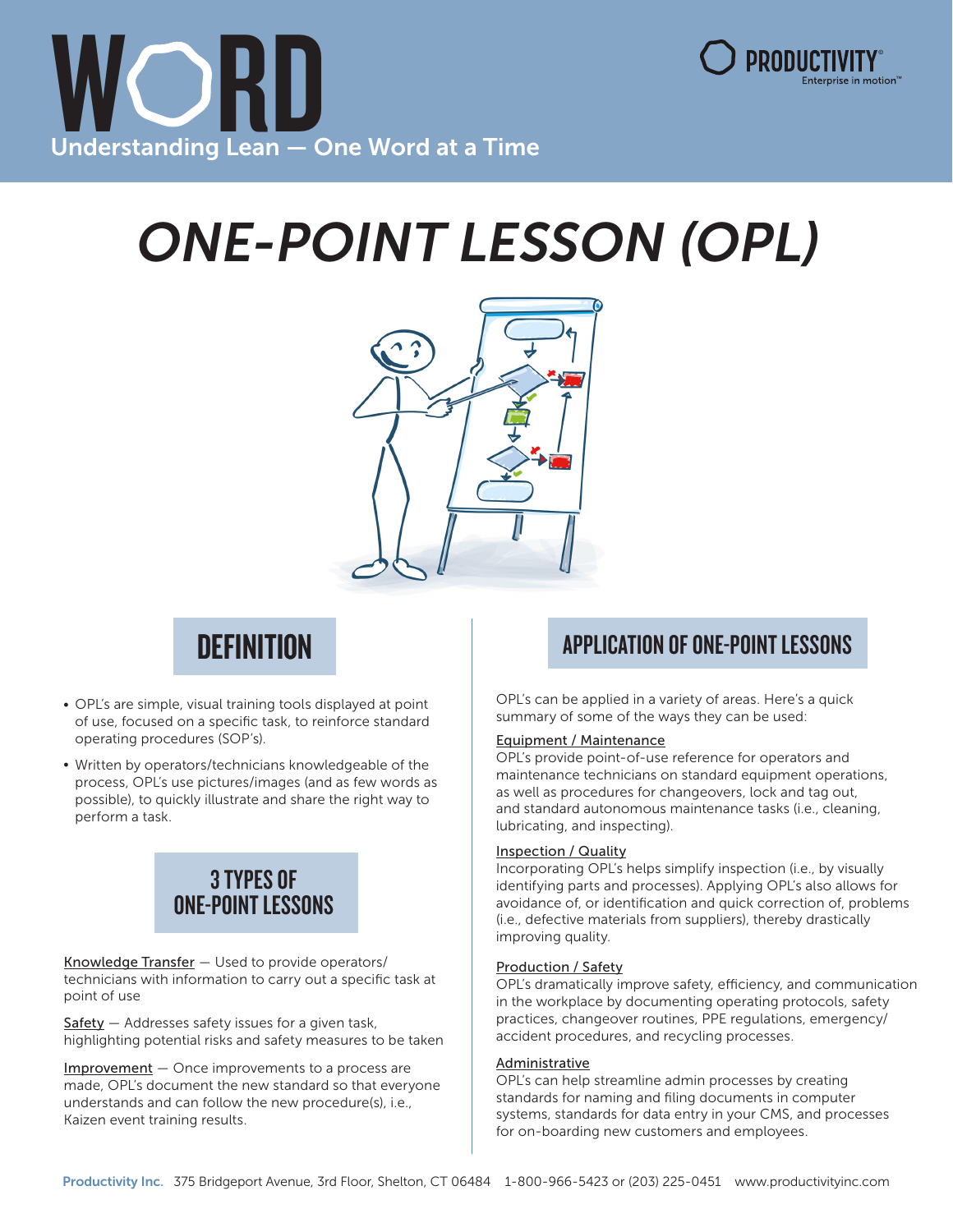## ONE-POINT LESSON (OPL)

#### TIPS TO KEEP IN MIND WHEN DESIGNING / IMPLEMENTING OPL's

Regardless of the application, OPL's follow the same basic criteria. Above all, they should be kept concise and easy to follow. They should:

- only contain a single lesson / instruction, readable in 5-10 minutes
- be written by team members / process owners with knowledge of the operations current SOP
- contain a brief description of the process, and illustrate step-by-step instructions on how to implement
- focus on quick transfer of knowledge, not act as a vehicle for formal training
- fit on 1 (or 2) pages
- be more visual than written (80% / 20%), using pictures, diagrams, etc.
- be posted at point-of-use and kept for future reference (i.e., in a binder, or scanned and stored electronically), as this will be the standard on which the next improvement is built.

#### BENEFITS/RESULTS OF IMPLEMENTING OPL'S

OPL's are another simple yet powerful tool, along with 5 Why's and 5S's (se[e this WOM for det](https://www.productivityinc.com/wp-content/uploads/2022/02/WORD-OF-THE-MONTH-15.pdf)ails). When operators and workers have visual instructions and SOP's that are easily accessible, learning and communication become easier and efficiency is improved. OPL's:

- 1. strengthen operator skills and ability to teach others
- 2. improve efficiency by eliminating inconsistencies and preventing problems
- 3. increase teams' performance and morale
- 4. promote adherence to standards
- 5. improve quality and right the first time
- 6. improve safety

#### EXAMPLES OF ONE-POINT LESSONS

The simplicity of OPL's allow them to be applied in a variety of ways to enhance learning and transfer of knowledge. Referring to the list below, consider where OPL's may be useful in your day-to-day routines when communicating how to:

- share "in case of emergency" protocols at home
- indicate tool/equipment safety protocols in garage/basement
- change refrigerator water filters and furnace air filters at home
- administer meds to a family member or pet
- change the oil or replace a tire on your car

#### **ID# 001**

**One-Point Lesson** 



**Detail** 



Instructions

- 1. Maintain NO LESS than 50 PSI Flush Water / Seal Water
- 2. Hold 30 PSI backpressure on Seal Flush Discharge.
- 3. Must have constant flush water flow (VERY IMPORTANT!!)
- 4. Use condensate first and then Pool water second flush water source.

5. Flow meter range .4 gal/min and above.

C:\IMC- One Point Lesson doc